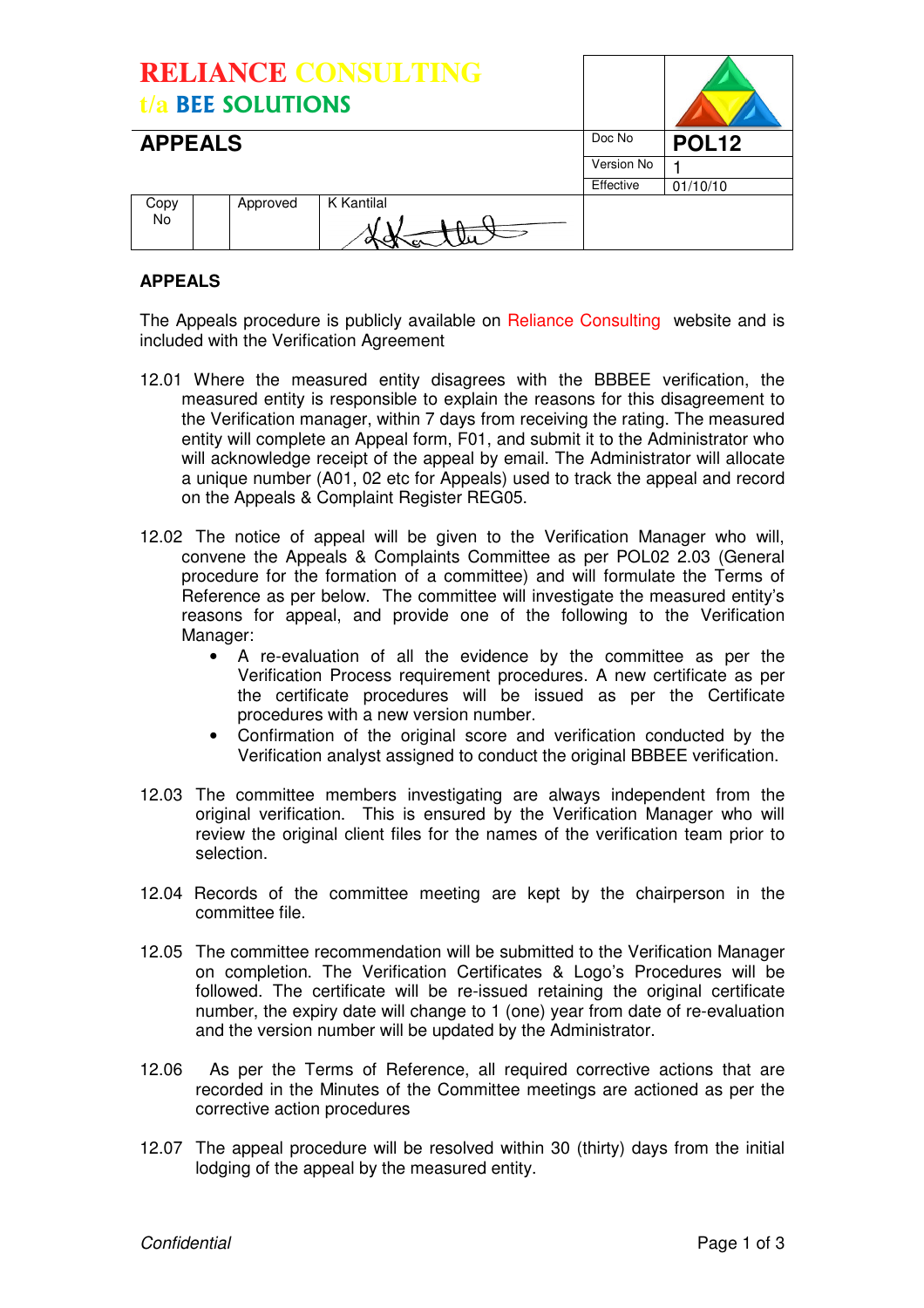| <b>RELIANCE CONSULTING</b><br>t/a BEE SOLUTIONS |  |          |            |              |          |
|-------------------------------------------------|--|----------|------------|--------------|----------|
| <b>APPEALS</b>                                  |  |          | Doc No     | <b>POL12</b> |          |
|                                                 |  |          |            | Version No   |          |
|                                                 |  |          |            | Effective    | 01/10/10 |
| Copy<br>No.                                     |  | Approved | K Kantilal |              |          |

- 12.08 The measured entity will be informed by the Verification Manager in writing of the outcome of the appeal and that the appeals process has formally come to an end. Decisions on appeals will not result in any discriminatory actions against the measured entity who lodged the appeal.
- 12.09 Appeals are reviewed annually at the management review together with root cause analysis and corrective actions taken to ensure operational efficiency and any employee training requirements.

## **12.10 Terms of reference: Appeals & Complaints Committee**

#### Purpose and Objectives of the committee:

The Appeals & Complaints Committee must investigate all complaints and appeals, using root cause analysis techniques outlined in the Corrective Action procedures, thoroughly, objectively and accurately within 30 (thirty) days from receipt of the complaint or appeal.

#### **Output**

- Root cause analysis.
- Solution recommendations.
- Final decision communicated in writing to the Verification Manager.
- Corrective action recommendations.
- Progress reports every two (two) weeks in writing to the Verification Manager.

The schedule and location of meetings for the committee Adhoc: As and when complaints / appeals are received then weekly

## Competency requirements of committee members

Committee members must have a minimum level 3 in all competencies defined in the Individual's Skills Assessment. The person with the most experience and senior role will be appointed chairperson. Committee members will change depending on the complaint/ appeal origination to ensure impartiality and independence.

Number of committee members required Minimum of 2 two committee members.

#### Balance of interest consideration of the committee members

All employee records will be reviewed by the Verification Manager to ensure impartiality as well as the measured entities file to ensure independence from the original verification.

Basic Agenda Welcome

Confidential **Page 2 of 3** Confidential **Page 2 of 3**